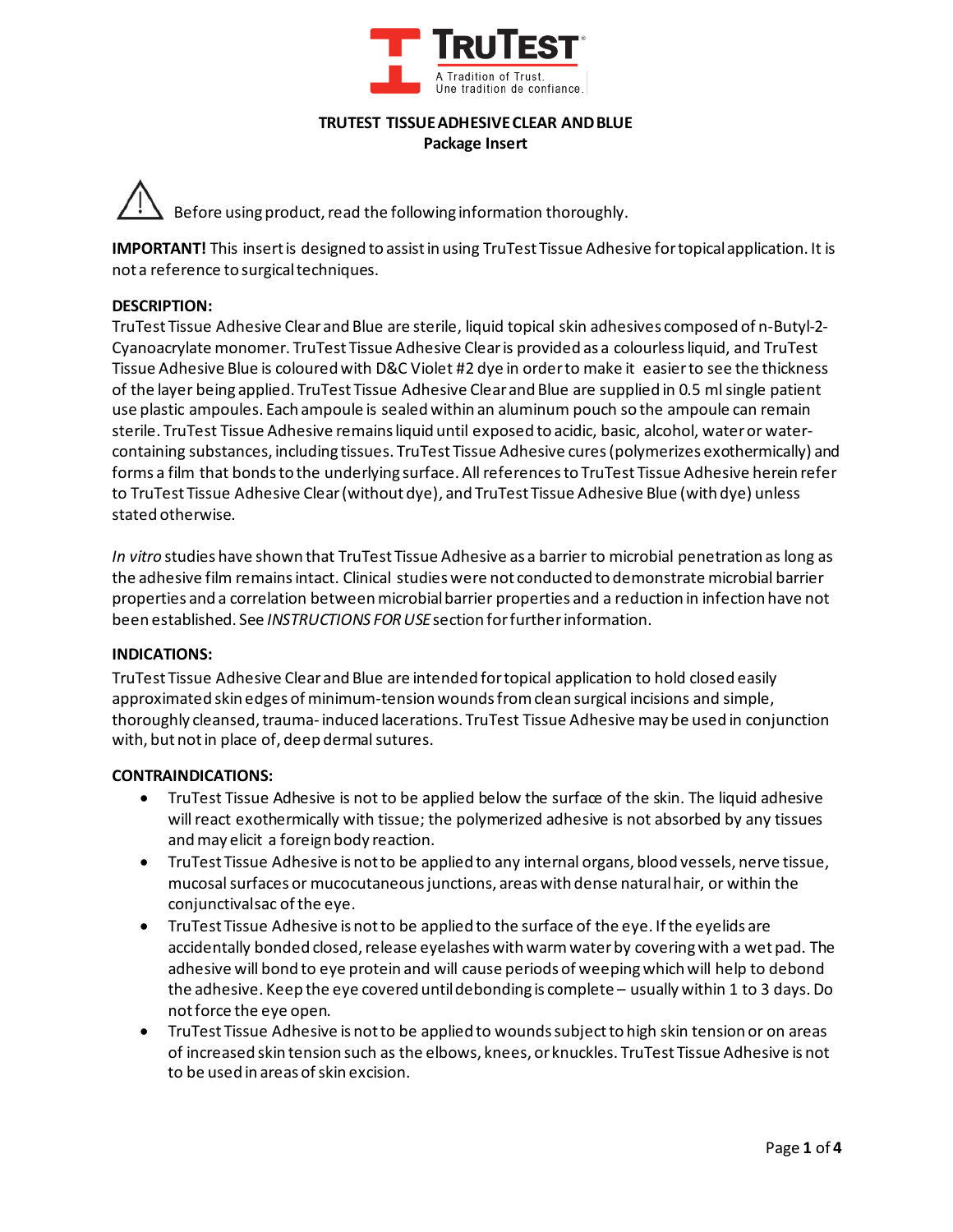- TruTest Tissue Adhesive is not to be applied to wounds that show evidence of infection, gangrene orwounds of decubitusetiology.
- TruTest Tissue Adhesive is not to be used on patients with known preoperative systemic infections, uncontrolled diabetes, or diseases or conditions that are known to interfere with the wound healing process.
- TruTest Tissue Adhesive is not to be used on patients with a known hypersensitivity to cyanoacrylate, formaldehyde, or the dye D&C Violet #2.

## **WARNINGS:**

- TruTest Tissue Adhesive should be used only on wounds that have been thoroughly cleaned, debrided and haveeasily apposedwound edges.
- TruTest Tissue Adhesive generates a small amount of heat during polymerization and should not be applied to tissues that may be affected by such heat.
- TruTest Tissue Adhesive should always be applied verysparingly, eitheras minute drops oras a very thin film along the edges of the wound. Heavy application may cause thermal damage to tissues, and delayed healingmay result.
- TruTest Tissue Adhesive should not be applied to wet wounds. Excess moisture, such as water or alcohol, may accelerate polymerization, resulting in the generation of excess heat.
- Use of TruTest Tissue Adhesive may resultin localized sensitization or irritation reactions.
- Application and/ormigration of TruTest Tissue Adhesive below the surfaceofthe skinwill impair the healing process by forming a barrier between tissue edges.
- TruTest Tissue Adhesive migration (leaking) below the epidermalsurface may resultin "tattooing"ofthe underlying tissue.
- TruTest Tissue Adhesive will readily adhere to most substrates. Care should be taken to avoid unwanted contact with the adhesive during polymerization. Polymerized adhesive can be removed from metal instruments with acetone. Accidental bonding of materials other than tissues may be reversed by peeling apart the adhered surfaces with the aid of warm soapy water, petroleum gel, saline solution, or 5% solution of sodium bicarbonate.
- Accidental bonding of unwanted skin may occur. Do not pull apart skin. Instead, accidental bonding of unintended areas of skin of the body can be corrected with the use of acetone or by soaking in warm wateruntilthe skinmay be separated.

## **PRECAUTIONS:**

- Woundsshould be kept dry following closure with TruTest Tissue Adhesive.Do not apply topical medications following closure.
- In the event of spillage, TruTest Tissue Adhesive can be absorbed with talc. Flush area with waterto solidify the adhesive.
- TruTest Tissue Adhesive has not been evaluated in patients with a history of hypertrophic scarring or keloid formation.
- Small quantities of TruTest Tissue Adhesive should be used during wound repair because use of excess TruTest Tissue Adhesive can result in tissue damage due to the cumulative heat dissipated during device polymerization.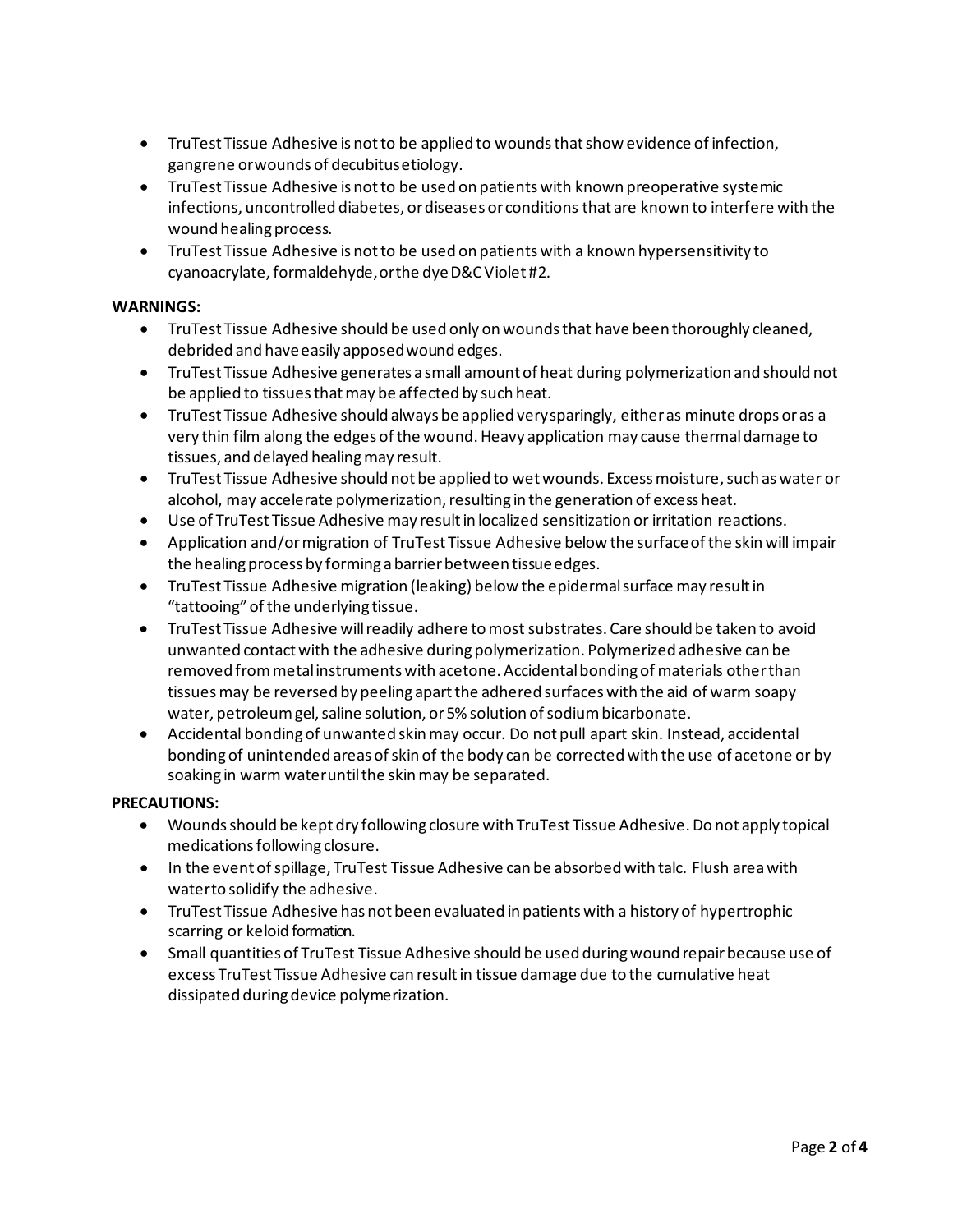# **POSSIBLE ADVERSE EVENTS:**

Clinical experience with TruTest Tissue Adhesive Flexible suggests that the following adverse events may occur:

- Dehiscence with the need forre‐closure
- Suspected infection
- Bonding to unintended tissues
- Thermal discomfort during polymerization
- Allergic reaction
- Foreign body reaction
- Tattooing
- Chronic non-healing of a wound

#### **HOW SUPPLIED:**

TruTest Tissue Adhesive is supplied in 0.5ml single patient use ampoules. Each ampoule is sealed within an aluminum pouch so the exterior of the ampoule can remain sterile. TruTest Tissue Adhesive is supplied in boxes of 10individualampoules.

#### **INSTRUCTIONS FOR USE:**

- 1. Inspect and clean the wound, provide local anesthesia for adequate cleansing and debridement of any devitalized structures, assure hemostasis, close the dermis as needed, and assure that surface edges are easily apposable beforeapplying TruTestTissue Adhesive.
- 2. For wounds at risk fortension, provide relief of potential stress along the wound line by approximating wound edges with subcuticular sutures before applying TruTest Tissue Adhesive to the skin surface.
- 3. Open the aluminum pouch to expose the sterile,single patient use ampoule.
- 4. The ampoule is held at its tip and rigorously shaken downwards to ensure that no adhesive remains within the cannula. Then the ampoule is opened by twisting off the ribbed tip of the cannula. It is advisable to hold the yellow part of the ampoule between two fingers, holding it vertically with the thin end pointing upward, while opening the ampoule. This will prevent any lost TruTest Tissue Adhesivefromescaping fromtheampoulewhenopening.
- 5. To express TruTest Tissue Adhesive fromthe ampoule tip, apply light pressure to the ampoule.
- 6. Appose the tissue edges and hold in apposition while applying TruTest Tissue Adhesive. Hold in apposition for approximately 60 seconds for TruTest Tissue Adhesive to polymerize and to prevent migration between wound edge
- 7. Apply TruTest Tissue Adhesive to the easily apposed wound edges very sparingly, either as minute drops or as a very thin film along the top edges ofthe wound. Avoid heavyapplication.
- 8. After applying TruTest Tissue Adhesive, maintain light pressure along the wound line to maintain apposition forapproximately 60secondsto allow the adhesive to cure.
- 9. After TruTest Tissue Adhesive application is completed; discard the ampoule with any remainingadhesive by putting the ribbed tip overthe thin end of the cannula.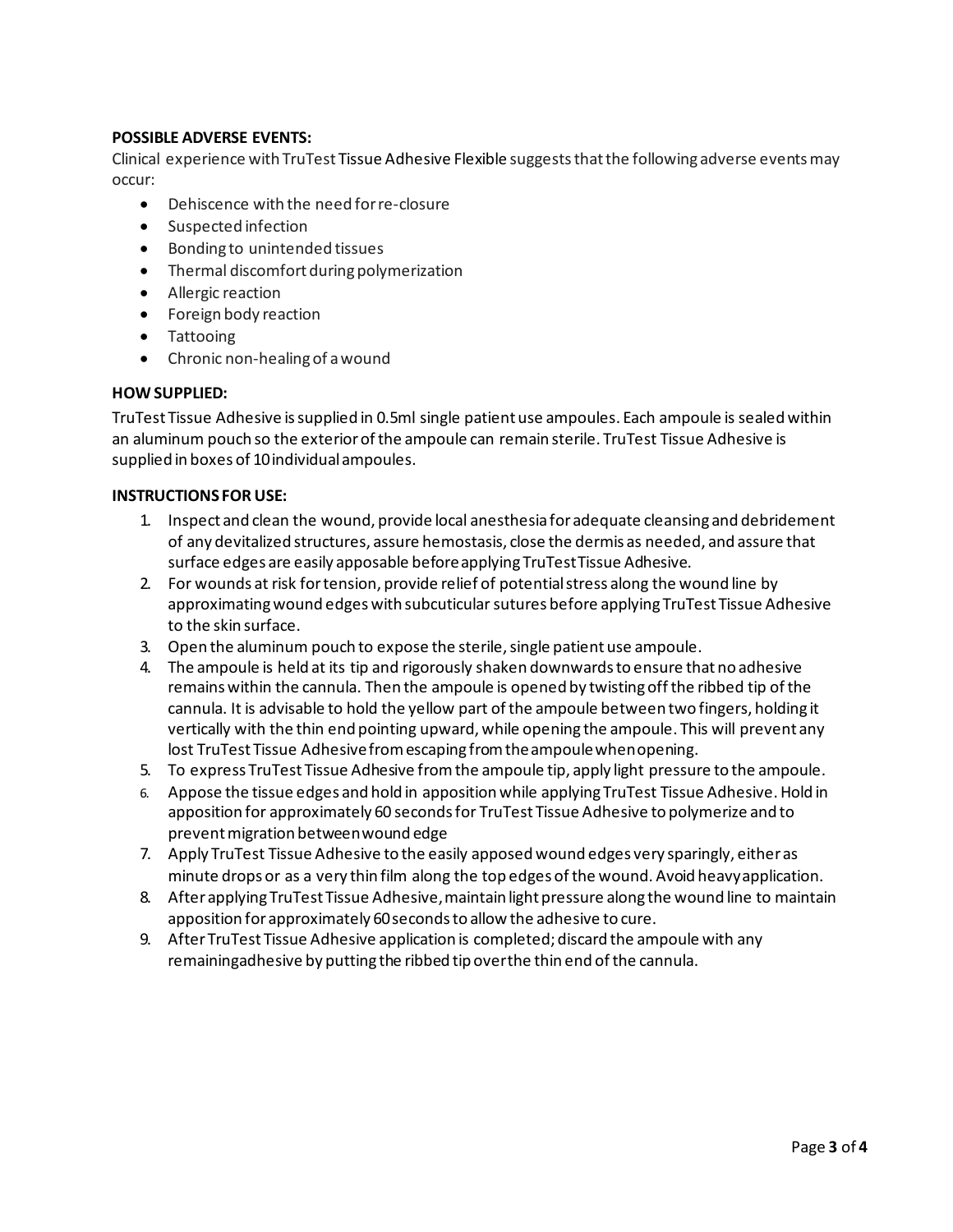# **PATIENT INSTRUCTIONS:**

The following information should be shared with the patient:

- Patients may shower and/or bathe but allow only transient wetting of the treatment site. The site should not be soaked or exposed to prolonged wetness for 7‐10 days or until polymerized film has sloughed off.
- Do not apply anymedications or creamto the wound.
- Do not pull or pick at the wound.
- Avoid extreme physical activity that might dislodge or impact the wound surface.
- Report any unusual discomfort, redness, drainage, swelling and/or other concerns regarding yourwound to yourdoctor.
- If they are recommended by your doctor, you should keep the wound dry with a non‐stick, non‐ medicated and water‐resistant bandage. While not required specifically for this product, your doctor in his/her expert opinion may recommend the use of a bandage as a special precaution for yourindividual circumstance.

#### **STORAGE:**

- TruTest Tissue Adhesive must be stored in its original sealed aluminumpouch.
- TruTest Tissue Adhesive should be keptin the aluminum pouch to maintain stability of the liquid adhesive atroomtemperature.
- TruTest Tissue Adhesive should be stored at ambient conditions in temperatures at or below 72°F (22°C) away from moisture and direct heat.
- Do not expose TruTest TissueAdhesiveto elevated temperatures(i.e., 104‐140º F, 40‐60º C) for more than eight hours.
- Do not use TruTest Tissue Adhesive after the expiration date shown on the aluminum pouch, preceded by the expirationsymbol.

#### **STERILITY:**

Trutest Tissue Adhesive is packaged for single patient use. Do not re-sterilize. Do not use if package is opened ordamage.

#### **CUSTOMERSERVICE:**

For further information regarding TruTest Tissue Adhesive please contact Trudell Healthcare Solutions, Inc. at **1-800-265-5494** or **[customerservice@trudellhs.com.](mailto:customerservice@trudellhs.com)**

IFUC/Brev.07062021



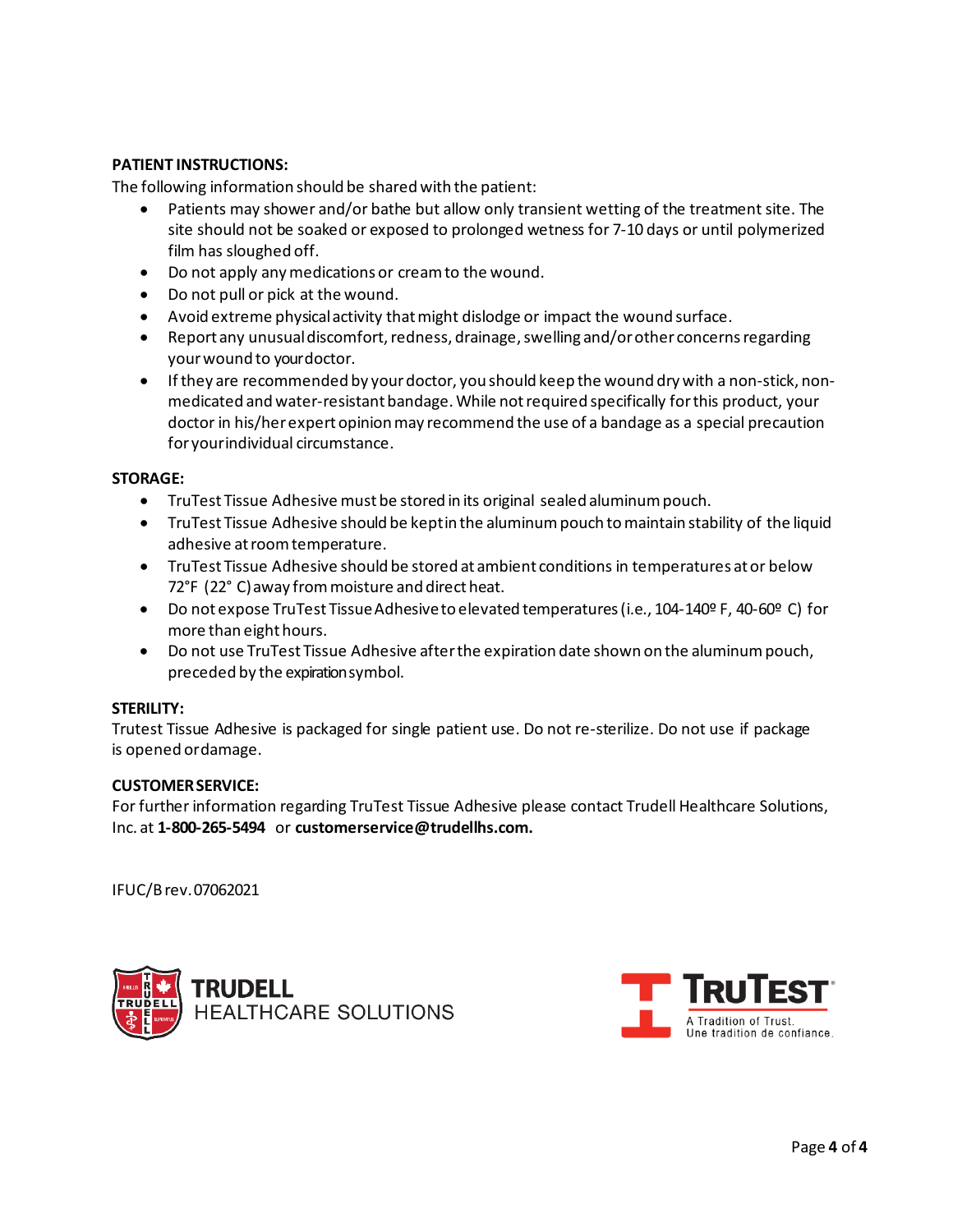

## **ADHÉSIFS TISSULAIRES TRUTEST TRANSPARENT ET BLEU Notice d'information**

Avant d'utiliser le produit, lisez attentivement les informations suivantes.

**Notez Bien!** Cette notice est conçue pour faciliter l'utilisation de l'adhésif tissulaire TruTest pour uneapplication topique. Ilne s'agit pas d'une référenceaux techniques chirurgicales.

# **DESCRIPTION :**

Les adhésifs tissulaires TruTest Transparent et Bleu sont des adhésifs cutanés topiques liquides et stériles composés de n-Butyl-2- Cyanoacrylate monomère. L'adhésif tissulaire TruTest Transparent est offert sousforme d'un liquide transparent et l'adhésiftissulaire TruTest Bleu contient du colorant D&C Violet nº 2 afin qu'il soit plus facile de voir l'épaisseur de la couche appliquée. Les adhésifs tissulaires TruTest Transparent et Bleu sont offerts en ampoules en plastique à usage unique de 0,5 mL. Chaque ampoule est scellée dans une pochette en aluminium afin qu'elle puisse rester stérile. L'adhésif tissulaire TruTest reste liquide jusqu'à ce qu'il soit exposé à des substances acides, basiques, alcooliques, aqueuses ou contenant de l'eau, y compris les tissus. L'adhésif tissulaire TruTest durcit (par polymérisation exothermique) et forme un film qui se lie à la surface sous-jacente. Toutes les références à l'adhésiftissulaire TruTest dans le présent document se rapportent à l'adhésif tissulaire TruTest Transparent (sans colorant) et à l'adhésif tissulaire TruTest Bleu (aveccolorant), sauf indication contraire.

Des études in vitro ont montré que l'adhésif tissulaire TruTest constitue une barrière à la pénétration microbienne tant que le film adhésif reste intact. Aucune étude clinique n'a été menée pour démontrer les propriétés de barrière microbienne et aucune corrélation entre les propriétés de barrière microbienne et la réduction de l'infection n'a été établie. Voir la section *INSTRUCTIONS D'UTILISATION* pourobtenirplus d'informations.

#### **INDICATIONS :**

Les adhésifs tissulaires TruTest Transparent et Bleu sont destinés à une application topique pour maintenir collés les bords de la peau des plaies que l'on peut facilement rapprocher avec une tension minimale,qu'il s'agisse d'incisions chirurgicales nettes ou de lacérations simples et soigneusement nettoyées découlant d'un traumatisme. L'adhésif tissulaire TruTest peut être utilisé en conjonction avec de profondes sutures cutanées, mais ne les remplace pas.

#### **CONTRE-INDICATIONS :**

- L'adhésif tissulaire TruTest ne doit pas être appliqué sous la surface de la peau. L'adhésif liquide réagit de manière exothermique avec le tissu; l'adhésif polymérisé n'est absorbé par aucun tissu et peut provoquerune réaction decorps étranger.
- L'adhésif tissulaire TruTest ne doit pas être appliqué sur les organes internes, les vaisseaux sanguins, les tissus nerveux, les surfaces des muqueuses ou les jonctions muco-cutanées, les zones à forte pilosité naturelle ou dans le sac conjonctival de l'œil.
- L'adhésif tissulaire TruTest ne doit pas être appliqué à la surface de l'œil. Si les paupières sont accidentellement collées en position fermée, décollez les cils avec de l'eau chaude en les recouvrant d'un tampon humide. L'adhésif se collera aux protéines de l'œil et provoquera des larmes qui aideront à le décoller. Gardez l'œil couvert jusqu'à ce que le décollement soit terminé, généralement dans undélaide 1 à 3 jours. Ne forcez pas l'œil à s'ouvrir.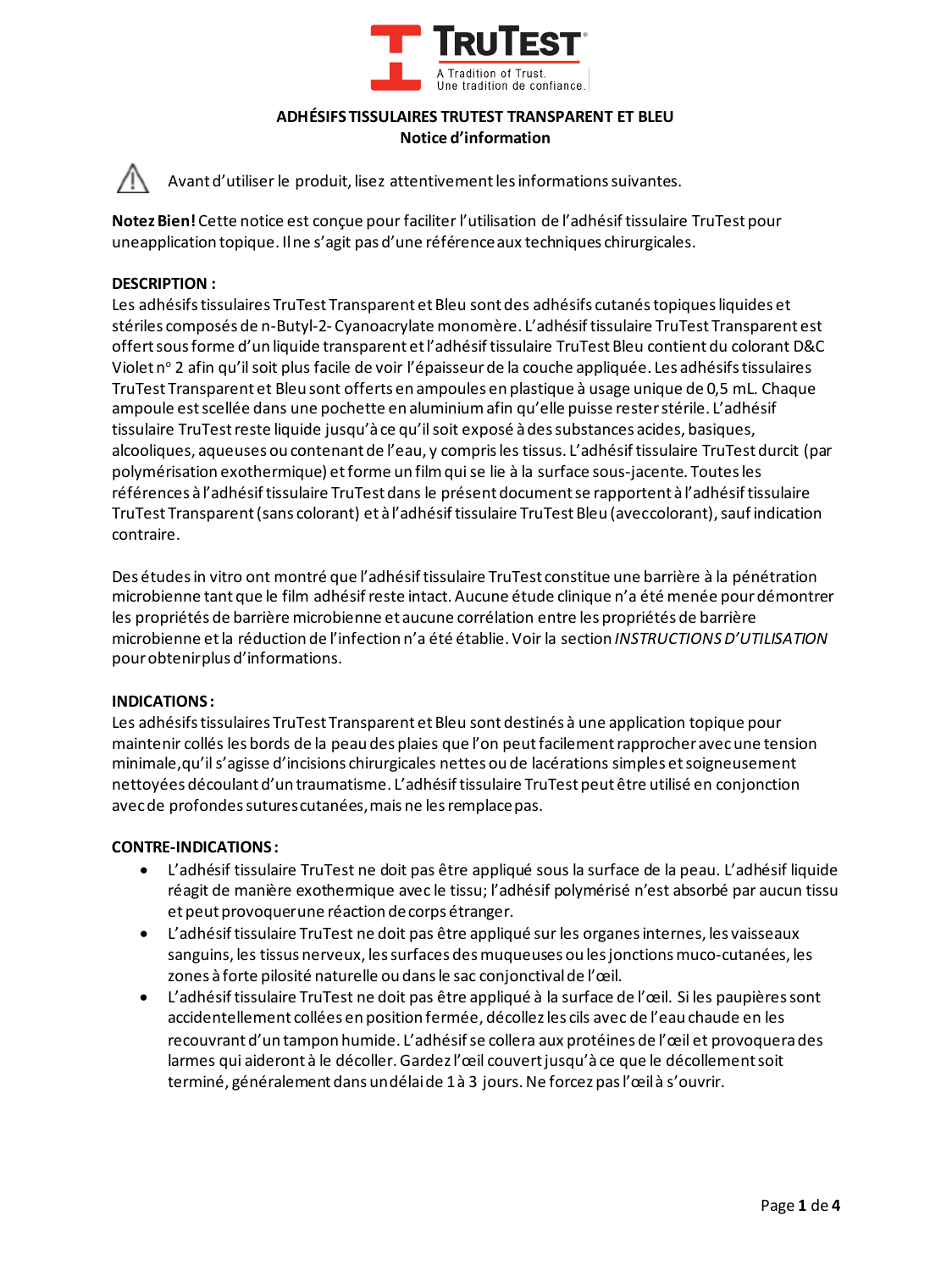- L'adhésif tissulaire TruTest ne doit pas être appliqué sur des plaies soumises à une forte tension de la peau ou sur des zones où la tension de la peau est élevée, comme les coudes, les genoux ou les articulations. L'adhésif tissulaire TruTest ne doit pas être utilisé dans les zones d'excision de la peau.
- L'adhésif tissulaire TruTest ne doit pas être appliqué sur des plaies qui présentent des signes d'infection, de gangrène ou des plaies de décubitus.
- L'adhésif tissulaire TruTest ne doit pas être utilisé sur des patients souffrant d'infections systémiques préopératoires connues, de diabète non contrôlé ou de maladies ou d'affections connues pourinterféreravecle processus decicatrisation des plaies.
- L'adhésif tissulaire TruTest ne doit pas être utilisé sur des patients présentant une hypersensibilité connue au cyanoacrylate, au formaldéhyde ou au colorant D&C Violet n° 2.

# **AVERTISSEMENTS :**

- L'adhésiftissulaire TruTest ne doit être utilisé que sur des plaies quiont été soigneusement nettoyées, débridées et dont les bords peuvent être facilement rapprochés.
- L'adhésif tissulaire TruTest génère une petite quantité de chaleur pendant la polymérisation et ne doit pas être appliqué sur des tissus qui peuvent être affectés par cette chaleur.
- L'adhésif tissulaire TruTest doit toujours être appliqué avec parcimonie, soit sous forme de gouttes minuscules, soit sous forme de film très fin le long des bords de la plaie. Une application trop importante peut causerdes dommagesthermiquesaux tissus etretarderla cicatrisation.
- L'adhésif tissulaire TruTest ne doit pas être appliqué sur des plaies humides. L'excès d'humidité, comme l'eau ou l'alcool, peut accélérer la polymérisation, ce qui entraîne la production d'une chaleurexcessive.
- L'utilisation de l'adhésiftissulaire TruTest peut entraînerunesensibilité ou de l'irritation localisée.
- L'application ou la migration de l'adhésif tissulaire TruTest sous la surface de la peau entravera le processus de guérison en formant une barrière entre les bords du tissu.
- La migration (fuite) de l'adhésif tissulaire TruTest sous la surface de l'épiderme peut entraîner un « tatouage » du tissu sous-jacent.
- L'adhésif tissulaire TruTest adhère facilement à la plupart des substrats. Il faut veiller à éviter tout contact indésirable avec l'adhésif pendant la polymérisation. L'adhésif polymérisé peut être enlevé des instruments métalliques avec de l'acétone. Le collage accidentel de matériaux autres que les tissus peut être inversé en décollant les surfaces collées à l'aide d'eau chaude savonneuse, de gelde pétrole, de solution saline ou de solution de bicarbonate de sodium à 5 %.
- Une liaison accidentelle non désirée de la peau peut se produire. Ne tirez pas sur la peau. La liaison accidentelle de zones involontaires de la peau peut être corrigée avec l'utilisation d'acétone ou en trempant la zone dans de l'eau chaude jusqu'à ce que la peau puisse être séparée.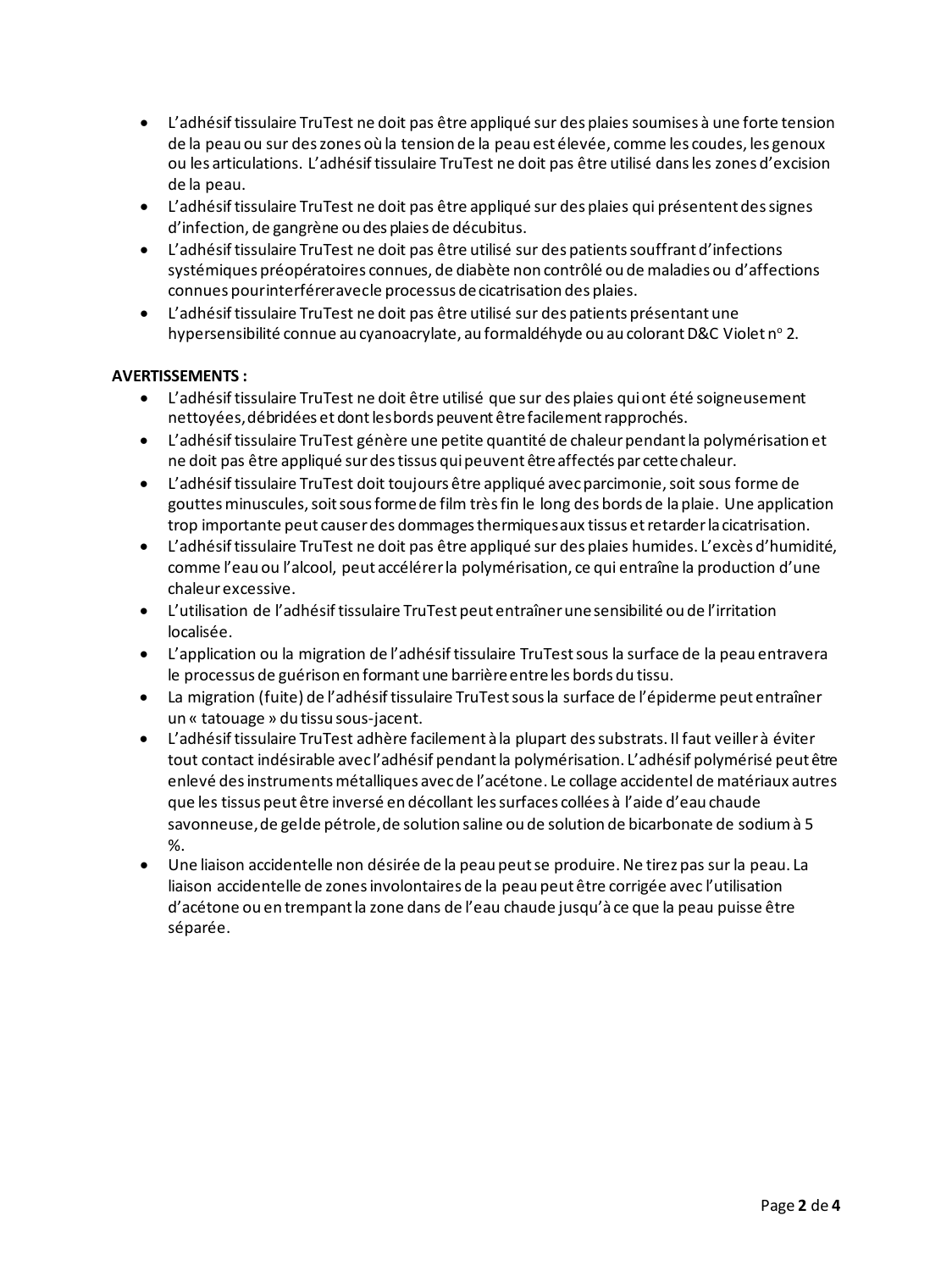# **PRÉCAUTIONS :**

- Les plaies doivent être maintenues au sec après leur fermeture à l'aide de l'adhésif tissulaire TruTest.Ne pas appliquerde médicamentstopiques aprèsla fermeture.
- En cas de renversement, l'adhésif tissulaire TruTest peut être absorbé avec du talc. Rincez la zone avecde l'eau pour solidifier l'adhésif.
- L'adhésif tissulaire TruTest n'a pas été évalué chez les patients ayant des antécédents de cicatrices hypertrophiques ou deformation dechéloïdes.
- De petites quantités d'adhésif tissulaire TruTest doivent être utilisées pendant la réparation de la plaie. Autrement, l'adhésif tissulaire TruTest peut entraîner des dommages tissulaires en raison de la chaleur cumulative dissipée pendant la polymérisation du dispositif.

# **ÉVENTUELS ÉVÉNEMENTS INDÉSIRABLES :**

Une expérience clinique avec l'adhésif tissulaire TruTest suggère que les événements indésirables suivants peuvent se produire :

- Déhiscence nécessitant une refermeture
- Suspicion d'infection
- Adhérence àdestissus étrangers
- Inconfort thermique pendant la polymérisation
- Réaction allergique
- Réaction à un corps étranger
- Tatouage
- Non-cicatrisation chronique d'une blessure

## **MODE DE DISTRIBUTION :**

L'adhésif tissulaire TruTest est offert en ampoules à usage unique de 0,5 mL. Chaque ampoule est scelléedans une pochette en aluminium afin que l'extérieur de l'ampoule puisse rester stérile. L'adhésif tissulaire TruTest est offert enboîtes de 10 ampoules individuelles.

### **INSTRUCTIONS D'UTILISATION :**

- 1. Inspecter et nettoyer la plaie, appliquer une anesthésie locale pour un nettoyage et un débridement adéquats de toute structure dévitalisée, assurer l'hémostasie, fermer le derme si nécessaire et s'assurer que les bords de la surface peuvent être facilement rapprochés avant d'appliquerl'adhésiftissulaire TruTest.
- 2. Pour les plaies présentant un risque de tension, soulager la tension potentielle le long de la plaie en approchant les bords de celle-ci avec des sutures sous-cutanées avant d'appliquer l'adhésif tissulaire TruTest à la surface de la peau.
- 3. Ouvrir le sachet en aluminium pour exposer l'ampoule stérile à usage unique par patient.
- 4. L'ampoule doit être tenue à son extrémité et rigoureusement secouée vers le bas pour s'assurer qu'aucun adhésif ne reste à l'intérieur de la canule. L'ampoule doit ensuite être ouverte en tournant la pointe nervurée de la canule. Il est conseillé de tenir la partie jaune de l'ampoule entre deux doigts, en la tenant verticalement avec l'extrémité fine dirigée vers le haut, tout en ouvrant l'ampoule. Cela empêchera toute quantité d'adhésif tissulaire TruTest de s'échapper de l'ampoule lors de son ouverture.
- 5. Pour extraire l'adhésif tissulaire TruTest du bout de l'ampoule, appliquer une légère pression sur l'ampoule.
- 6. Rapprocher les bords du tissu et les maintenir en place pendant l'application de l'adhésif tissulaire TruTest. Maintenir en position pendant environ 60 secondes pour que l'adhésif tissulaire TruTestse polymérise et empêche lamigration entre les bords de la plaie.